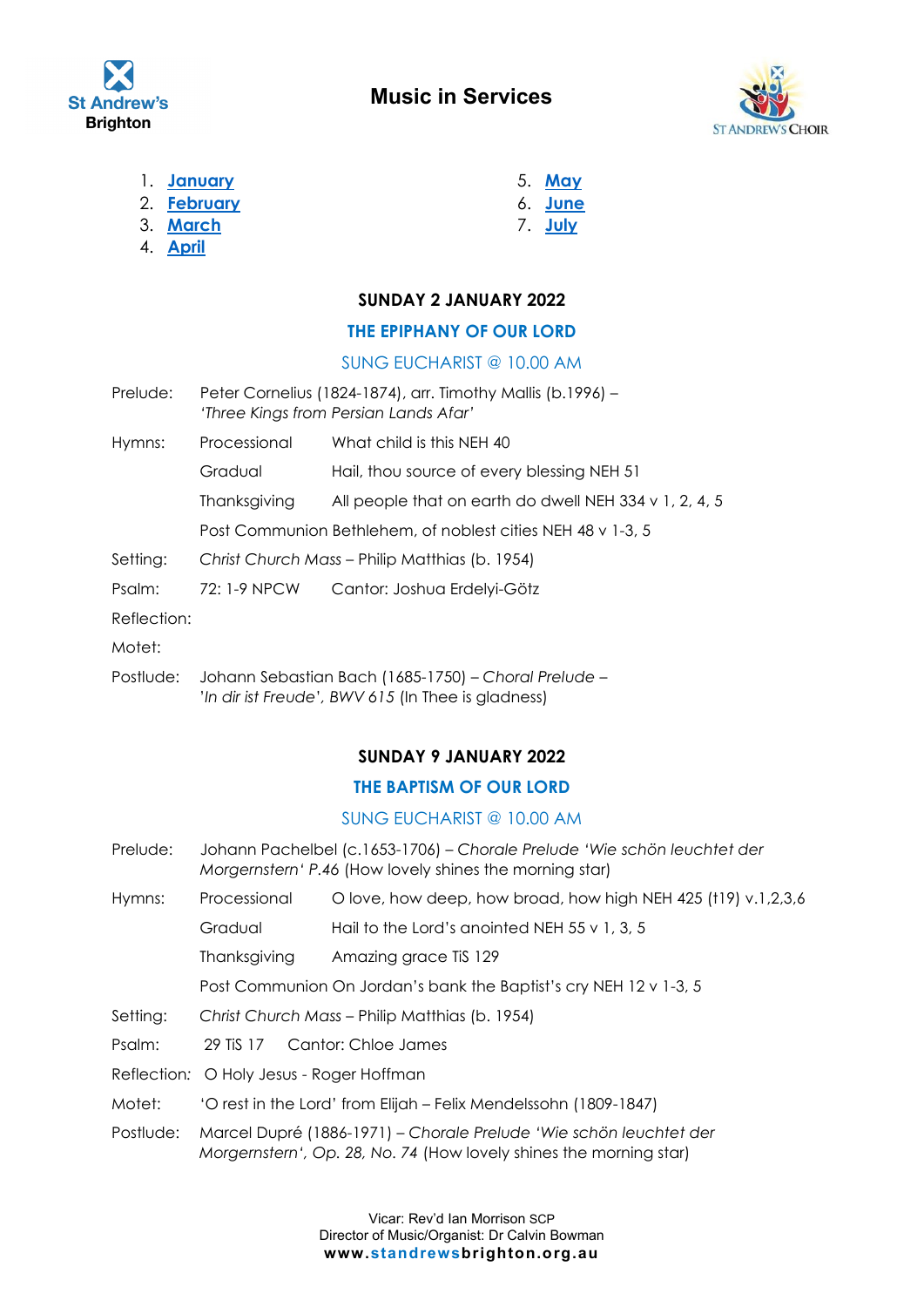



#### **SUNDAY 16 JANUARY 2022**

#### **SECOND SUNDAY AFTER EPIPHANY**

#### SUNG EUCHARIST @ 10.00 AM

- Prelude: Georg Böhm (1661-1733) *Chorale Prelude 'Christum wir sollen loben schon, IGB 4 (*Now praise we Christ, the holy one
- Hymns: Processional Rejoice, the Lord is King NEH 443 (t475) Gradual Let all the world NEH 394

Thanksgiving Joyful, joyful, we adore you TiS 152

Post Communion The God of Abraham praise NEH 148 v 1, 7, 8

- Setting: *Christ Church Mass* Philip Matthias (b. 1954)
- Psalm: 36: 5-10 NPCW Cantor: Chloe James
- Reflection: Sancta Maria Pietro Mascagni (1863-1945*)*
- Motet: Hear my prayer Felix Mendelssohn (1809-1847)
- Postlude: Johann Sebastian Bach (1685-1750) *Chorale Prelude 'Christum wir sollen loben schon, BWV 611 (*Now praise we Christ, the holy one)

#### **SUNDAY 23 JANUARY 2022**

#### **THIRD SUNDAY AFTER EPIPHANY**

#### SUNG EUCHARIST @ 10.00 AM

- Prelude: Johann Sebastian Bach (1685-1750) *Prelude in G Major, BWV 568*
- Hymns: Processional All praise to our redeeming Lord TiS 442(i) v 1, 2, 5, 6
	- Gradual Christ, whose glory fills the skies NEH 234 (ii)
		- Thanksgiving O worship the King NEH 433 v 1, 4, 6

Post Communion God has spoken by his prophets TiS 158 (t772)

Setting: *Christ Church Mass* – Philip Matthias (b. 1954)

Psalm: 19: 7-11 TiS 8 Cantor: Joshua Erdelyi-Götz

- Reflection*:*
- Motet:
- Postlude: Johann Sebastian Bach (1685-1750) *Chorale Prelude 'Helft mir Gott's güte Preisen', BWV 613* (Come, let us all with fervour)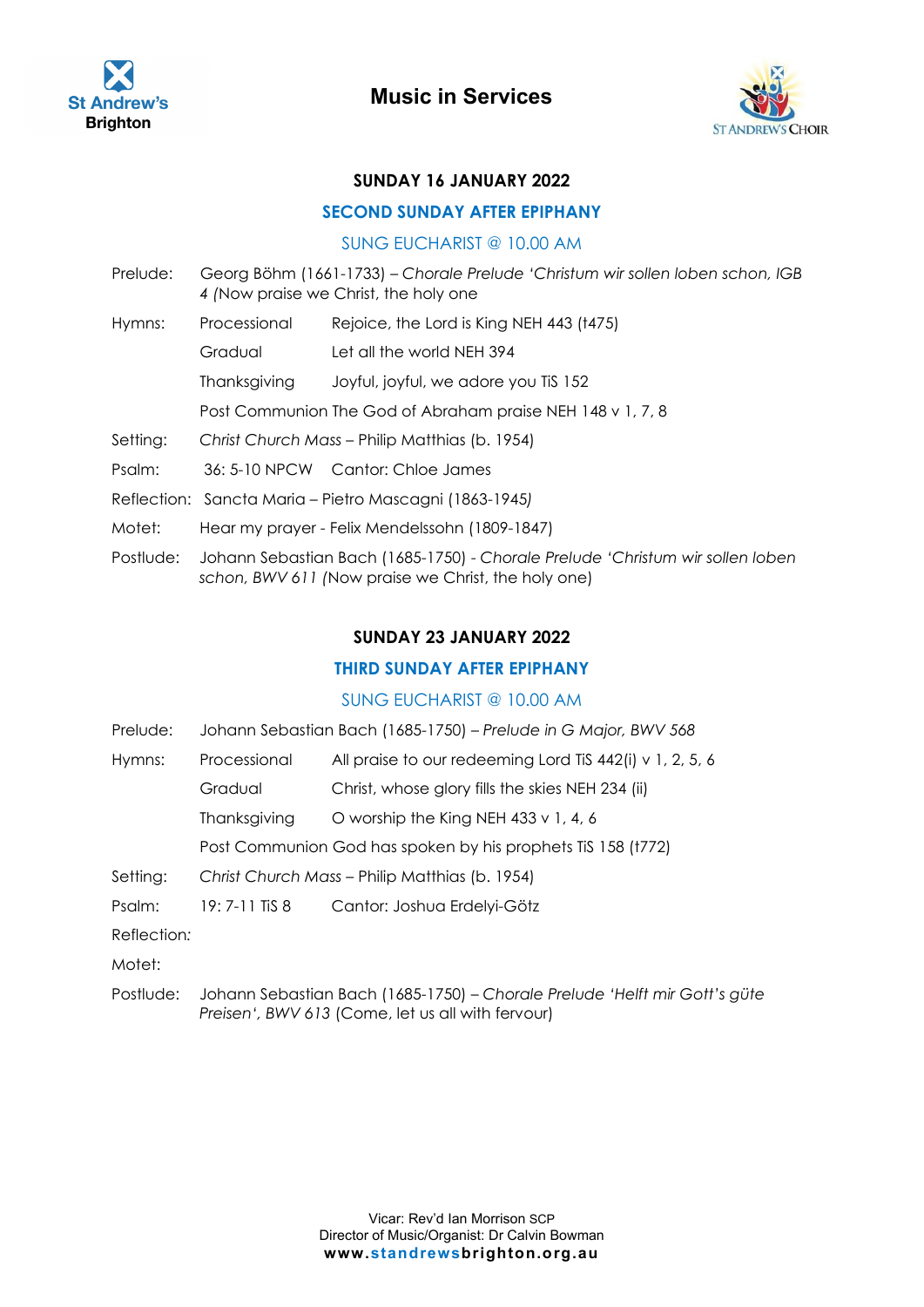



## **SUNDAY 30 JANUARY 2022**

#### **FOURTH SUNDAY AFTER EPIPHANY**

SUNG EUCHARIST @ 10.00 AM

| Prelude:  |                                                                                                          |                                                                  |
|-----------|----------------------------------------------------------------------------------------------------------|------------------------------------------------------------------|
| Hymns:    | Processional                                                                                             | Praise to the Holiest in the height NEH 439(i) $\vee$ 1, 2, 6, 7 |
|           | Gradual                                                                                                  | Faithful vigil ended NEH 44 (t83)                                |
|           | Thanksgiving                                                                                             | The King of love my Shepherd is NEH 457 (i) $\vee$ 1, 2, 5, 6    |
|           |                                                                                                          | Post Communion Lead us, heavenly Father, lead us NEH 393         |
| Setting:  | Christ Church Mass - Philip Matthias (b. 1954)                                                           |                                                                  |
| Psalm:    | 24: 7-10 Text: Scottish Psalter Music: TiS 403                                                           |                                                                  |
|           | Reflection: 'Sicilienne' from Pelléas et Mélisande -<br>Gabriel Fauré (1845-1924) (arr. Martin Setchell) |                                                                  |
| Motet:    | An Interlude - Harold Darke (1888-1976)                                                                  |                                                                  |
| Postlude: | Fugue in e minor BWV 548 - J.S. Bach (1685-1750)                                                         |                                                                  |

#### <span id="page-2-0"></span>**SUNDAY 6 FEBRUARY 2022**

#### **FIFTH SUNDAY AFTER EPIPHANY**

## CHORAL EUCHARIST WITH WELCOME, PRESENTATION AND ORDER OF ADMISSION TO THE CHOIR @ 10.00 AM

Prelude: Improvisation on 'Immortal, invisible'

| Hymns:    | Processional                                               | Immortal, invisible, God only wise NEH 377         |  |
|-----------|------------------------------------------------------------|----------------------------------------------------|--|
|           | Gradual                                                    | Dear Lord and Father of mankind NEH 353 v. 1,2,5   |  |
|           | Thanksgiving                                               | When morning gilds the skies NEH 473 (ii) v. 1,7,8 |  |
|           | Post Communion Now let us from this table rise TiS 530     |                                                    |  |
| Setting:  | Christ Church Mass - Philip Matthias (b. 1954)             |                                                    |  |
| Psalm:    | <b>138 NPCW</b>                                            |                                                    |  |
| Anthem:   | Take up your cross - Ronald Corp (b.1951)                  |                                                    |  |
| Motet:    | A prayer of St Richard Chichester – L.J. White (1910-1970) |                                                    |  |
| Postlude: | Postlude in A minor – Gorge Calkin (1829-1911)             |                                                    |  |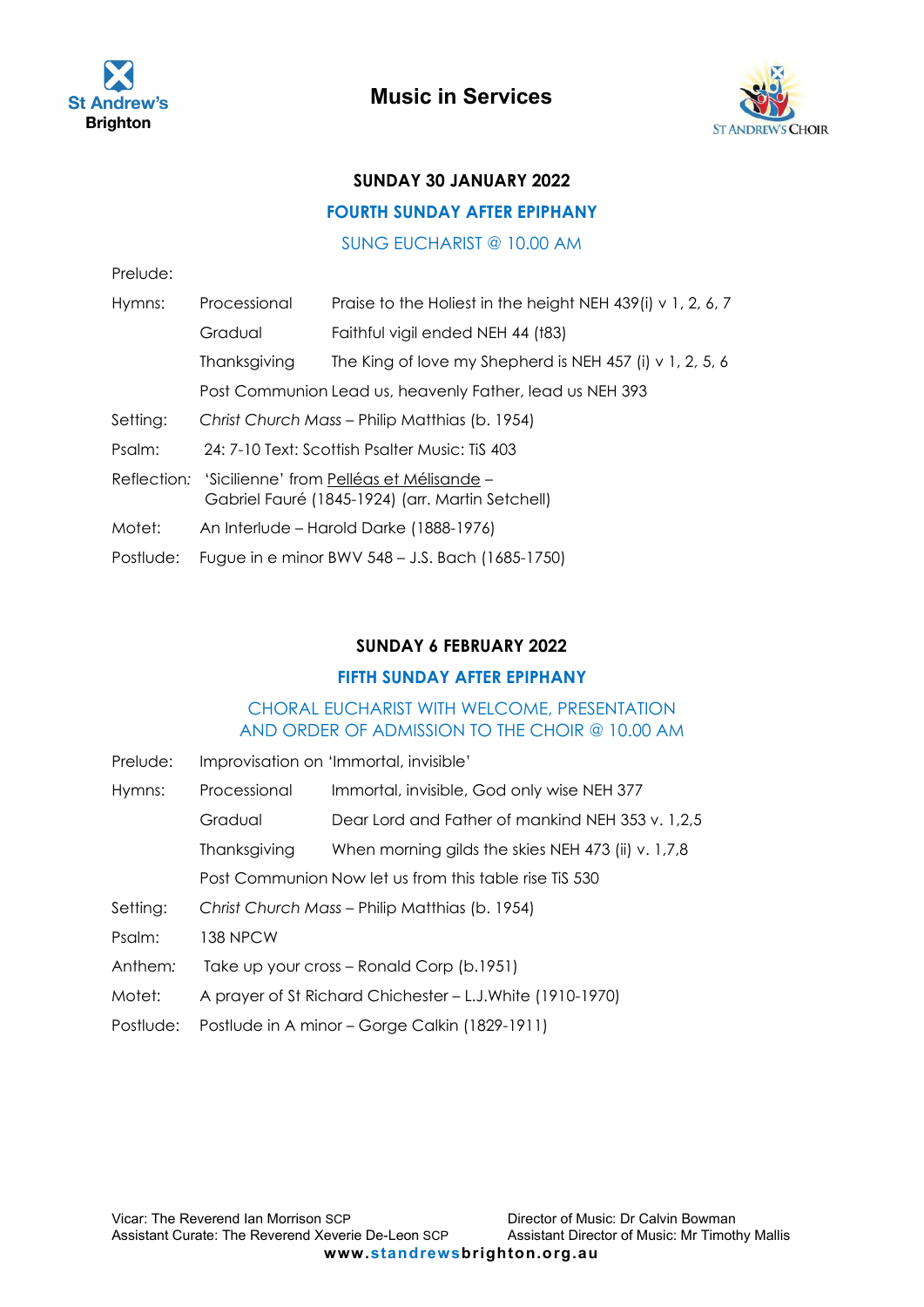



#### **SUNDAY 13 FEBRUARY 2022**

### **SIXTH SUNDAY AFTER EPIPHANY**

#### CHORAL EUCHARIST @ 10.00 AM

| Prelude:  | Trio in D flat major Op 189/1-Josef Rheinberger (1839-1901)                 |                                                          |  |
|-----------|-----------------------------------------------------------------------------|----------------------------------------------------------|--|
| Hymns:    | Processional                                                                | All my hope on God is founded NEH 333 v 1, 3, 4          |  |
|           | Gradual                                                                     | The strife is o'er, the battle done NEH 119 v 1, 2, 4, 5 |  |
|           | Thanksgiving                                                                | When in our music God is glorified $v$ 1, 2, 4, 5        |  |
|           | Post Communion Through all the changing scenes of life NEH 467 v 1, 2, 5, 6 |                                                          |  |
| Setting:  | Christ Church Mass - Philip Matthias (b. 1954)                              |                                                          |  |
| Psalm:    | $1$ (TiS $1$ )                                                              |                                                          |  |
| Anthem:   | 'Since by man came death' from Messiah – G.F. Handel (1685-1759)            |                                                          |  |
| Motet:    | Blest are the pure in heart – Henry Walford Davies (1869-1941)              |                                                          |  |
| Postlude: | Carillon-Sortie – Henri Mulet (1878-1967)                                   |                                                          |  |

## **SUNDAY 13 FEBRUARY 2022**

## **SIXTH SUNDAY AFTER EPIPHANY**

## CHORAL EVENSONG @ 6.00 PM

| Prelude:          | Priere à Notre Dame - Leon Boëllmann (1862-1897)                            |
|-------------------|-----------------------------------------------------------------------------|
| Hymns:            | Processional – Tis 376 I know that my Redeemer lives                        |
|                   | Dismissal – TiS 202 I know that my redeemer                                 |
| Introit:          | O give thanks unto the Lord – Eric Thiman (1900-1975)                       |
| Responses: Ferial |                                                                             |
| Psalm:            | Psalm 40.11-19 Rawthsorne in C (RSCM)                                       |
|                   | Canticles: Evening Service in C [1925] - Ralph Vaughan Williams (1872-1958) |
| Anthem:           | From the rising of the sun – Sir Frederick Ouseley (1825-1889)              |
| Postlude:         | Praeludium in c Bux WV 137 - Dieterich Buxtehude (ca. 1637-1707)            |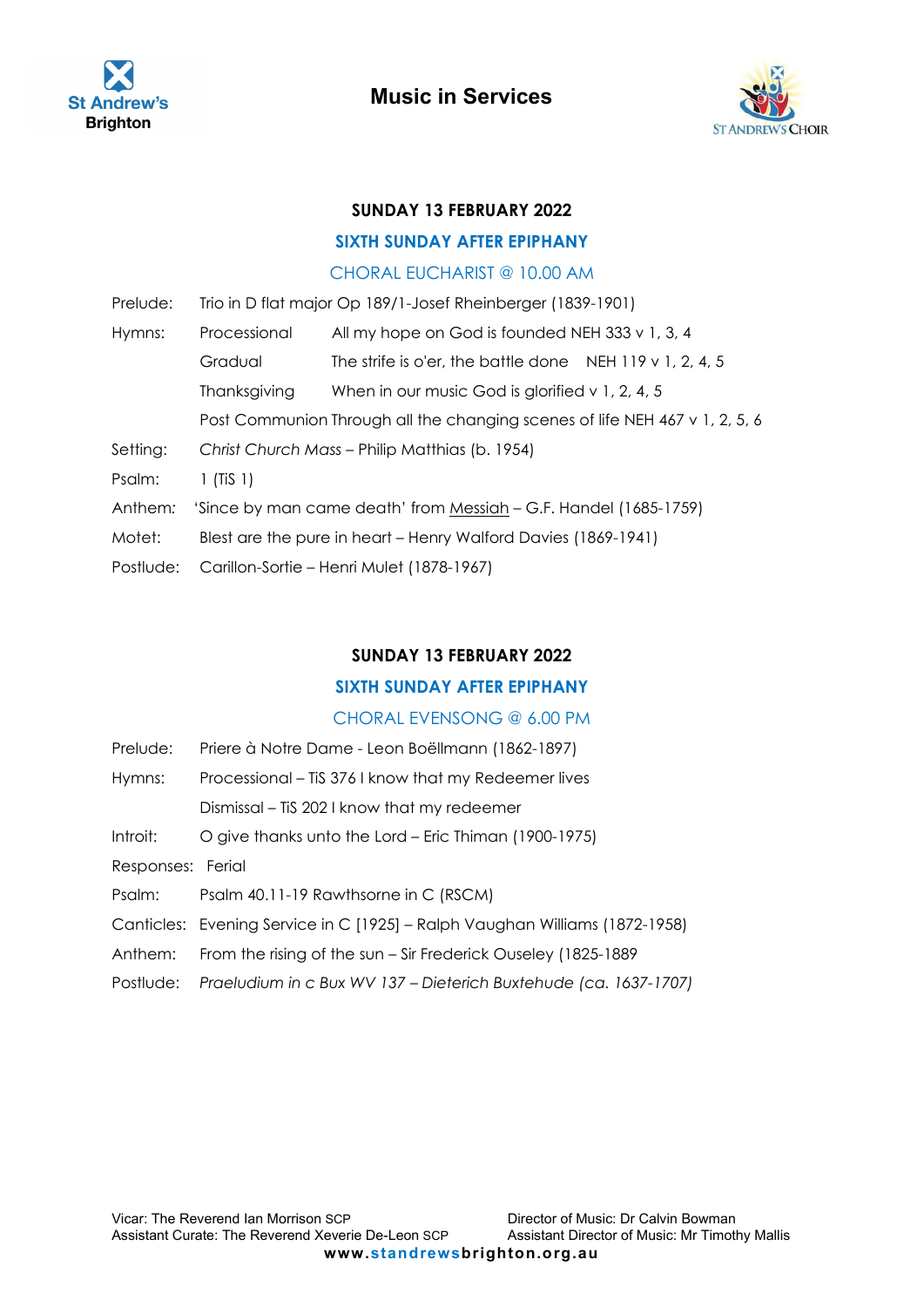



### **SUNDAY 20 FEBRUARY 2022**

### **SEVENTH SUNDAY AFTER EPIPHANY**

## CHORAL EUCHARIST @ 10.00 AM

| Prelude: | Variations on Hyfrydol                                     |                                                                     |  |
|----------|------------------------------------------------------------|---------------------------------------------------------------------|--|
| Hymns:   | Processional                                               | All creatures of our God and King NEH 263 v 1, 2, 7                 |  |
|          | Gradual                                                    | Jesus shall reign NEH 388 (t486)                                    |  |
|          | Thanksgiving                                               | Praise to the Lord, the Almighty NEH 440 v 1, 3, 6                  |  |
|          | Post Communion Love divine, all loves excelling TiS 217(i) |                                                                     |  |
| Setting: | Christ Church Mass – Philip Matthias (b. 1954)             |                                                                     |  |
| Psalm:   | 65: 1-5 TiS 35 († 119)                                     |                                                                     |  |
|          |                                                            |                                                                     |  |
| Anthem:  |                                                            | They that go down to the sea in ships – Herbert Sumsion (1899-1995) |  |
| Motet:   |                                                            | Ave verum corpus – Camille Saint-Saëns (1835-1921)                  |  |

Postlude: Toccata in F BWV 540 – J. S. Bach (1685-1750)

### **SUNDAY 27 FEBRUARY 2022**

### **LAST SUNDAY AFTER EPIPHANY – TRANSFIGURATION**

| Prelude:  | 'Lied' from 24 Pièces en style libre – Louis Vierne (1870-1937) |                                                    |
|-----------|-----------------------------------------------------------------|----------------------------------------------------|
| Hymns:    | Processional                                                    | Praise my soul, the King of heaven NEH 436 v 1,2,4 |
|           | Gradual                                                         | 'Tis good, Lord, to be here NEH 178                |
|           | Thanksgiving                                                    | For the fruits of all creation TiS 168             |
|           | Post Communion Christ is the world's light TiS 246              |                                                    |
| Setting:  | Christ Church Mass - Philip Matthias (b. 1954)                  |                                                    |
| Psalm:    | 99: 1-7, 9; TiS 58                                              |                                                    |
| Anthem:   | My eyes for beauty pine – Herbert Howells (1892-1983)           |                                                    |
| Motet:    | O nata lux - Thomas Tallis (c 1505-1585)                        |                                                    |
| Postlude: | Litanies – Jehan Alain (1911-1940)                              |                                                    |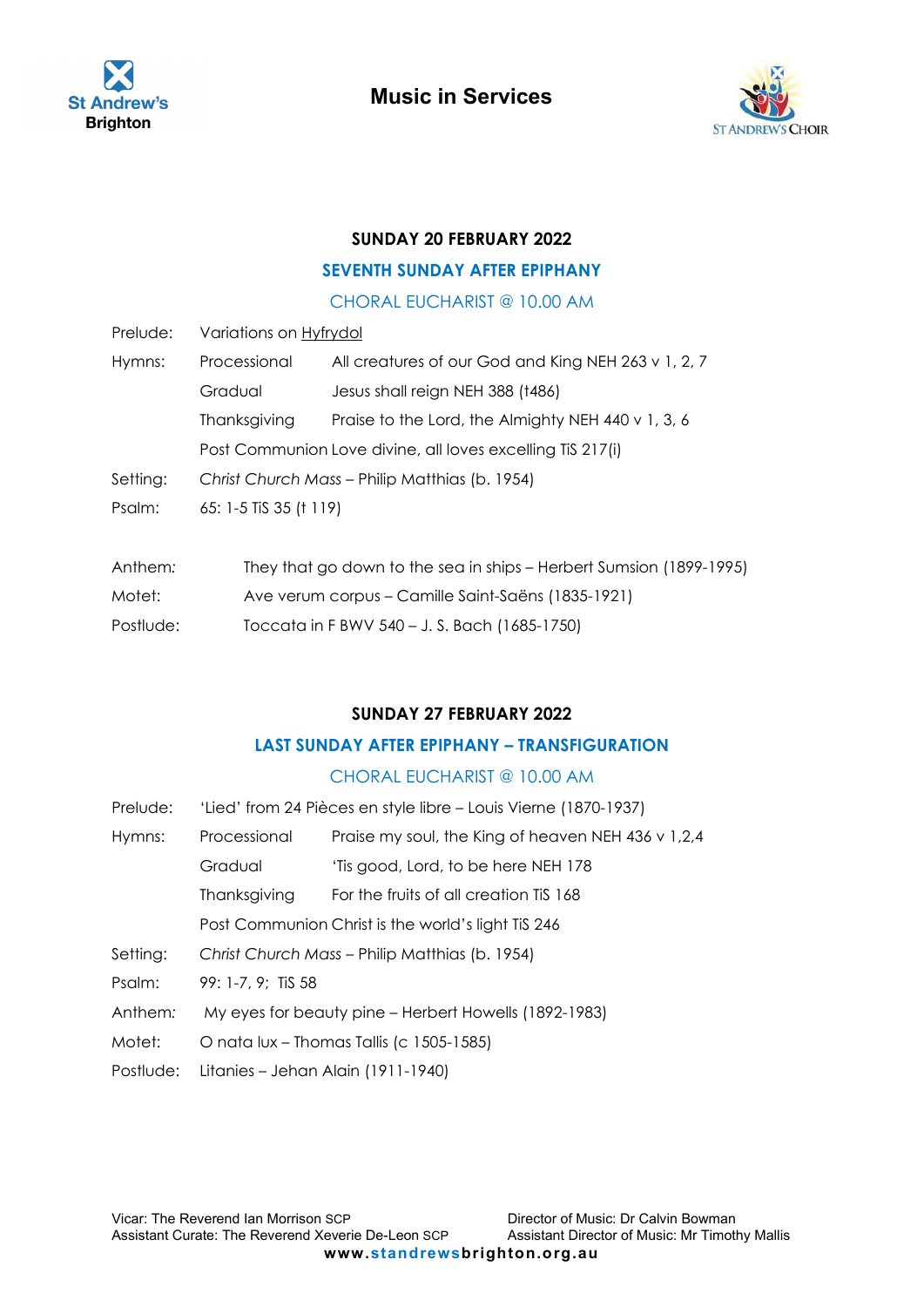



## **WEDNESDAY 2 MARCH 2022**

### <span id="page-5-0"></span>**ASH WEDNESDAY**

## CHORAL EUCHARIST AND IMPOSITION OF ASHES @ 6.00 PM

| Hymns:   | Processional                                                                             | O for a closer walk with God TiS $576 \vee 1,2,4,6$ |
|----------|------------------------------------------------------------------------------------------|-----------------------------------------------------|
|          | Gradual                                                                                  | Forty days and forty nights TiS 591                 |
|          | Post Communion Abide with me TiS 586 v 1,3,4,5                                           |                                                     |
| Setting: | Christ Church Mass - Philip Matthias (b. 1954)                                           |                                                     |
| Psalm:   | $51:$ TiS 31                                                                             |                                                     |
| Anthem:  | Come down, O Love divine - Sir William Harris KCVO (1883-1973)                           |                                                     |
| Motet:   | Nolo mortem peccatoris [I ask not the death of sinners] -<br>Thomas Morley (c.1558-1602) |                                                     |

## **SUNDAY 6 MARCH 2022**

## **FIRST SUNDAY IN LENT**

## CHORAL EUCHARIST @ 10.00 AM

| Prelude: | 'Largo' from Trio Sonata in C major, BWV 529 – J. S. Bach (1685-1750)     |                                                               |
|----------|---------------------------------------------------------------------------|---------------------------------------------------------------|
| Hymns:   | Processional                                                              | Praise to the Holiest in the height NEH 439i v 1,2,5,7        |
|          | Gradual                                                                   | Lord, Jesus, think on me NEH 70i v 1,2,4,6                    |
|          | Thanksgiving                                                              | From ashes to the living font AM 123 v 1,2,4,5                |
|          |                                                                           | Post Communion Safe in the shadow of the Lord TiS 644 v 1,5,6 |
| Setting: | Parish Eucharist - Michael Dudman (1938-1994)                             |                                                               |
| Psalm:   | 91, 1-2, 10-15; Mallis                                                    |                                                               |
| Anthem:  | Thou knowest, Lord, the secrets of our hearts - Henry Purcell (1659-1695) |                                                               |
| Motet:   | Break thou the bread of life – Timothy Mallis (b. 1996)                   |                                                               |
|          |                                                                           |                                                               |

Postlude: Fugue in E minor, BWV 533 – J. S. Bach (1685-1750)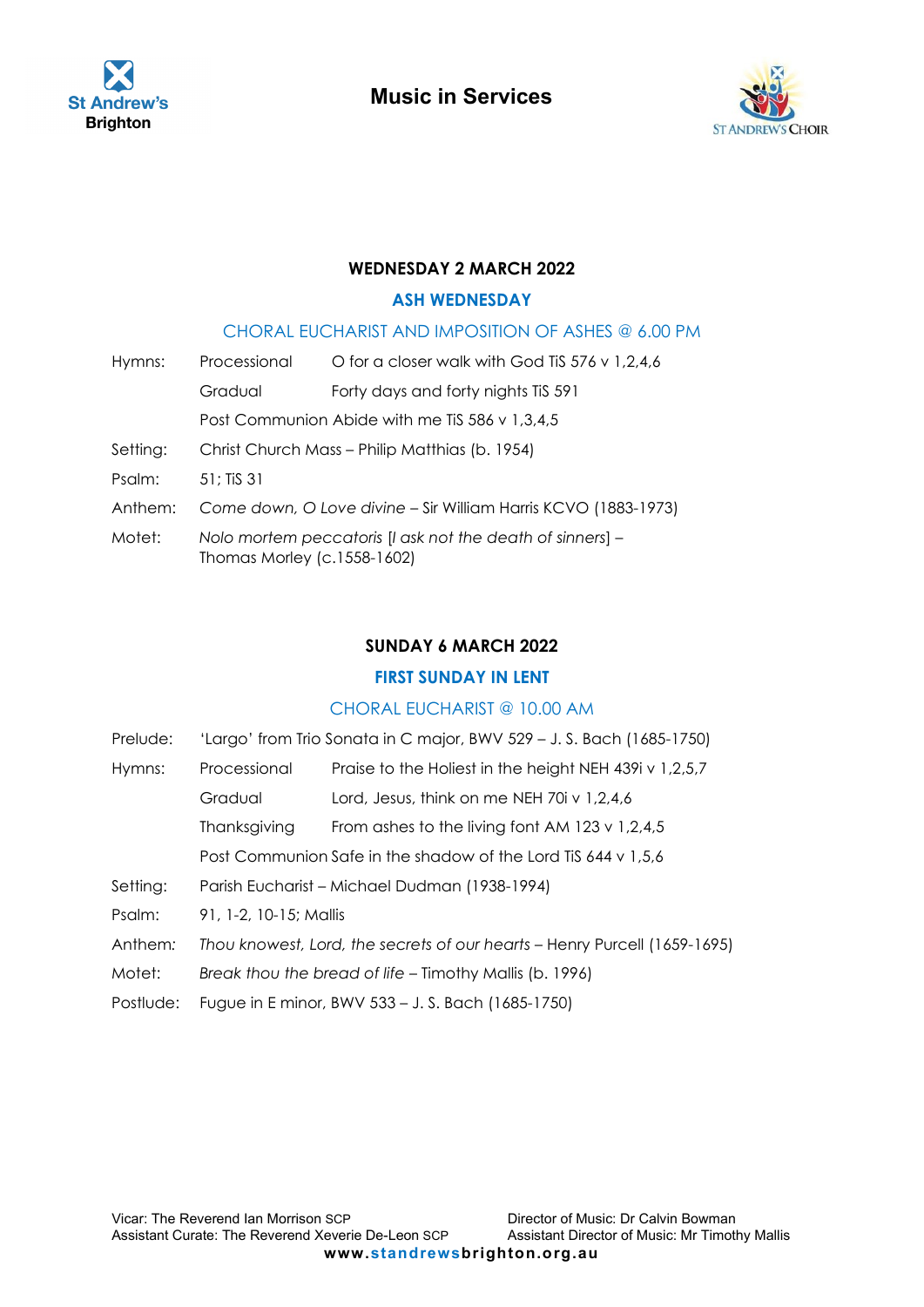



## **SUNDAY 13 MARCH 2022**

## **SECOND SUNDAY IN LENT**

#### SUNG EUCHARIST @ 10.00 AM

| Prelude:  | 'Prélude' from Suite for Organ, op. 5 - Maurice Duruflé (1902-1986) |                                                          |
|-----------|---------------------------------------------------------------------|----------------------------------------------------------|
| Hymns:    | Processional                                                        | All ye who seek a comfort sure NEH 63 v $1,3,4,5$        |
|           | Gradual                                                             | O love how deep, how broad, how high TiS 194 v $1,3,7$   |
|           | Thanksgiving                                                        | Now we come, our heavenly Father Tis 462 v 1,2,4         |
|           |                                                                     | Post Communion The God of Abraham praise NEH 148 v 1,3,8 |
| Setting:  | Parish Eucharist - Michael Dudman (1938-1994)                       |                                                          |
| Psalm:    | 27, 1, 7-9, 13-14; Mallis                                           |                                                          |
|           | Reflection: Litany to the Holy Spirit - Peter Hurford (1930-2019)   |                                                          |
| Motet:    | God be in my head (TiS 549) – Henry Walford Davies (1869-1941)      |                                                          |
| Postlude: | Toccata Prima – Girolamo Frescobaldi (1583-1643)                    |                                                          |

## **SUNDAY 13 MARCH 2022**

## **SECOND SUNDAY IN LENT**

## SUNG EVENSONG 6.00 PM

| Prelude:          | II. Sehr langsam from Sonata I – Paul Hindemith (1895-1963)               |                                              |
|-------------------|---------------------------------------------------------------------------|----------------------------------------------|
| Hymns:            | Processional                                                              | Guide me, O Thou great redeemer TiS 569      |
|                   | Dismissal                                                                 | Stand up, stand up for Jesus NEH 453 v 1,3,4 |
| Responses: Ferial |                                                                           |                                              |
| Psalm:            | 119, 121-124, 133-136; Noel Rawsthorne in Eb (RSCM)                       |                                              |
|                   | Canticles: Magnificat and Nunc Dimittis - Plainchant                      |                                              |
| Anthem:           | Hide not thou thy face – Richard Farrant (c.1525-1580)                    |                                              |
|                   | Postlude: 'Scherzo' from 10 Pièces pour orgue – Eugène Gigout (1844-1925) |                                              |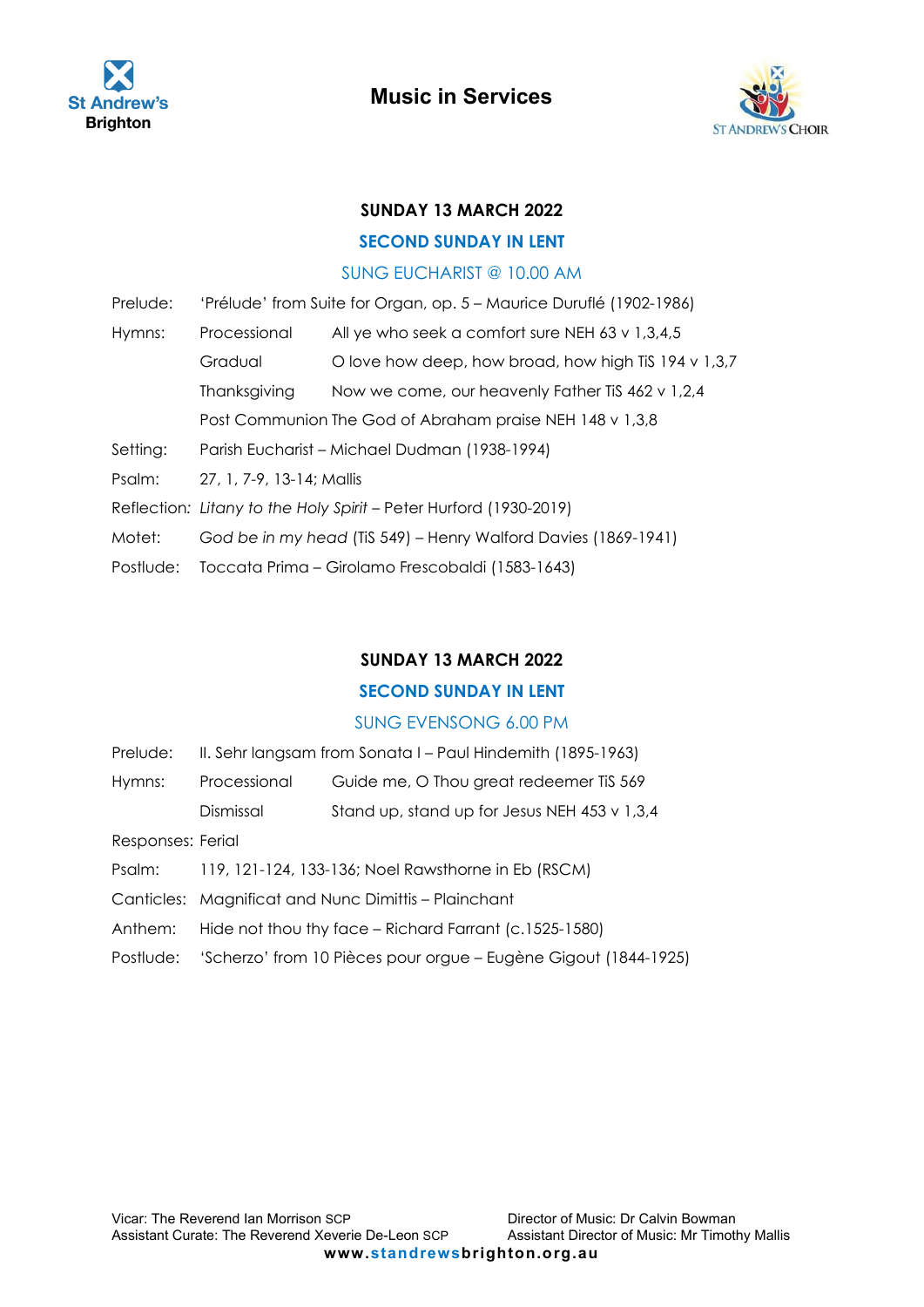



## **SUNDAY 20 MARCH 2022**

#### **THIRD SUNDAY IN LENT**

#### CHORAL EUCHARIST @ 10.00 AM

| Prelude:  | Passacaglia in D minor - Dietrich Buxtehude (c.1637-1707)     |                                                 |  |
|-----------|---------------------------------------------------------------|-------------------------------------------------|--|
| Hymns:    | Processional                                                  | Let us with a gladsome mind NEH 397 $v$ 1,2,6,7 |  |
|           | Gradual                                                       | Be still for the presence of the Lord AM 358    |  |
|           | Thanksgiving                                                  | Bread of heaven NEH 276 (t366)                  |  |
|           | Post Communion To God be the glory Tis 147                    |                                                 |  |
| Setting:  | Parish Eucharist - Michael Dudman (1938-1994)                 |                                                 |  |
| Psalm:    | $63.1 - 7$ : Mallis                                           |                                                 |  |
| Anthem:   | Like as the hart – Noel Rawsthorne (1929-2019)                |                                                 |  |
| Motet:    | Lord Jesus Christ (AM 840) - Jacques Berthier (1923-1994)     |                                                 |  |
| Postlude: | Fugue in D minor, BWV 538 - Johann Sebastian Bach (1685-1750) |                                                 |  |

#### **SUNDAY 27 MARCH 2022**

### **THE ANNUNCIATION TO THE BLESSED VIRGIN MARY**

| Prelude:  | Melodia in B-flat - Max Reger (1873-1916)                               |                                                     |  |
|-----------|-------------------------------------------------------------------------|-----------------------------------------------------|--|
| Hymns:    | Processional                                                            | Come down, O love divine NEH 137                    |  |
|           | Gradual                                                                 | For Mary, Mother of the Lord NEH $161 \vee 1,2,5,6$ |  |
|           | Thanksgiving                                                            | For the beauty of the earth TiS 137 $\vee$ 1,5,6    |  |
|           | Post Communion Tell out, my soul, the greatness of the Lord Tis 161     |                                                     |  |
| Setting:  | Parish Eucharist - Michael Dudman (1938-1994)                           |                                                     |  |
| Psalm:    | 40, 6-9; Mallis                                                         |                                                     |  |
| Anthem:   | For the beauty of the earth - John Rutter (b. 1945)                     |                                                     |  |
| Motet:    | Loving Shepherd of thy sheep – Timothy Mallis (b. 1996)                 |                                                     |  |
| Postlude: | Toccata, Fugue et Hymne sur Ave Maris Stella – Flor Peeters (1903-1986) |                                                     |  |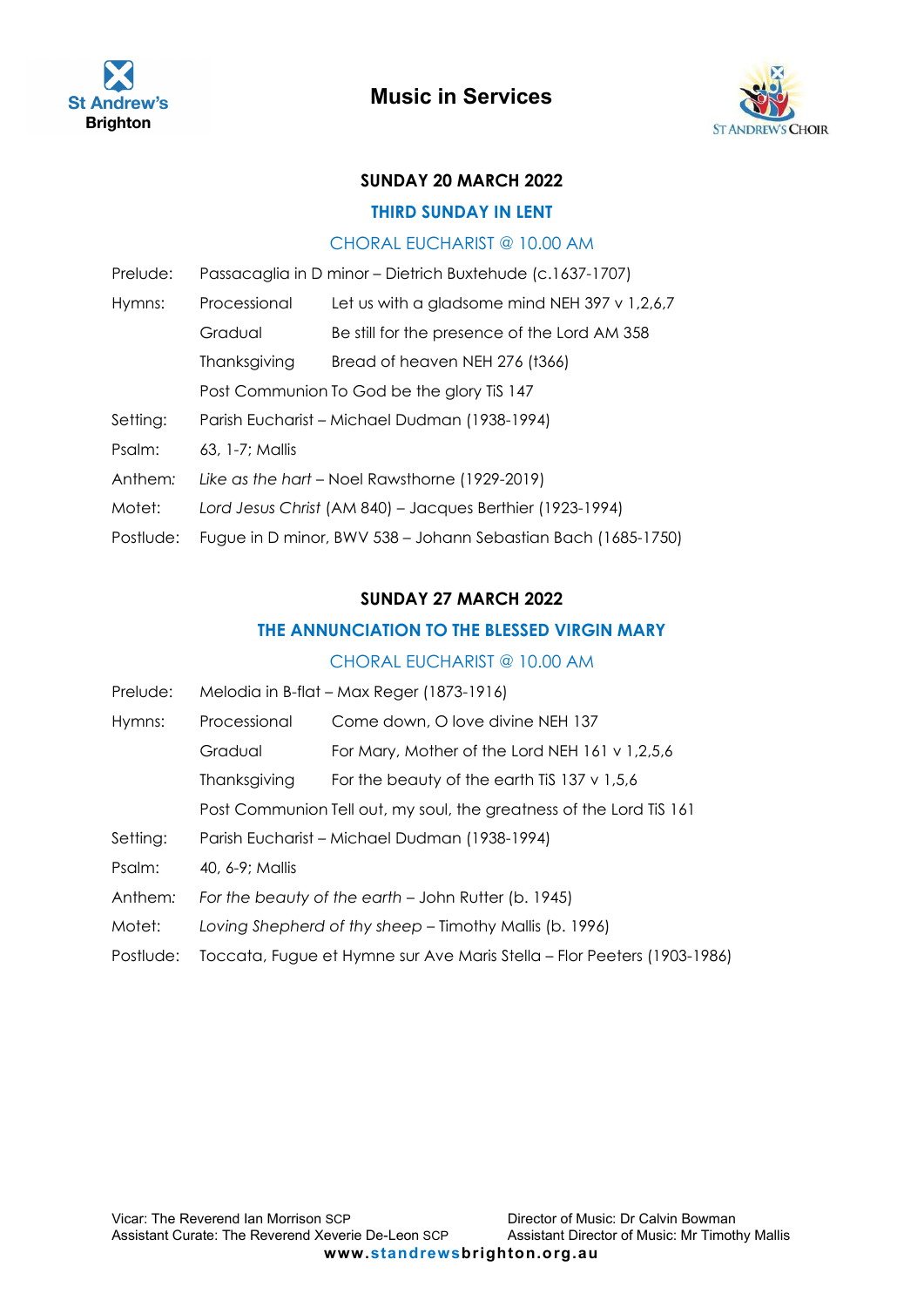



#### <span id="page-8-0"></span>**SUNDAY 3 APRIL 2022**

#### **FIFTH SUNDAY IN LENT**

#### CHORAL EUCHARIST @ 10.00 AM

| Prelude:  | An Old English Melody – S. S. Wesley (1810-1876)                     |                                                               |  |
|-----------|----------------------------------------------------------------------|---------------------------------------------------------------|--|
| Hymns:    | Processional                                                         | According to thy gracious word TiS 515 ( $tAM$ 123) $v$ 1,4-6 |  |
|           | Gradual                                                              | Glory be to Jesus NEH 83 v $1,3,6,7$                          |  |
|           | Thanksgiving                                                         | Sing praise and thanksgiving AHB 25                           |  |
|           | Post Communion When I survey the wondrous Cross NEH 95 v 1,4,5       |                                                               |  |
| Setting:  | Parish Eucharist - Michael Dudman (1938-1994)                        |                                                               |  |
| Psalm:    | 126, 1-6; Mallis                                                     |                                                               |  |
| Anthem:   | Verily, verily I say unto you - Thomas Tallis (1505-1585)            |                                                               |  |
| Motet:    | God so Loved the World - John Stainer (1840-1901)                    |                                                               |  |
| Postlude: | Postlude in C minor, op. 20, no. 6 - Edmondstoune Duncan (1866-1920) |                                                               |  |

#### **SUNDAY 10 APRIL 2022**

#### *PALM SUNDAY (SUNDAY OF THE PASSION)*

#### PROCESSION AND CHORAL EUCHARIST @ 10.00 AM

- Prelude: Voluntary on the Old 100th Z.721 Henry Purcell (1659-1695) Hymns: Processional All glory, laud and honour TiS 333 Gradual Lift high the cross TiS 351 v 1,3,5 Thanksgiving All people that on earth do dwell NEH 334 v 1,2,4,5 Post Communion Ride on, ride on in majesty NEH 511 1,4,5 Setting: Parish Eucharist – Michael Dudman (1938-1994) Psalm: 31, 9-18; Thomas A. Walmisley in G (RSCM) Anthem: Ride on - Grayston Ives (b. 1948) Motet: *Das Volk aber sprach* – Timothy Mallis (b. 1996)
- Postlude: Valet will ich dir geben, BWV 736 Johann Sebastian Bach (1685-1750)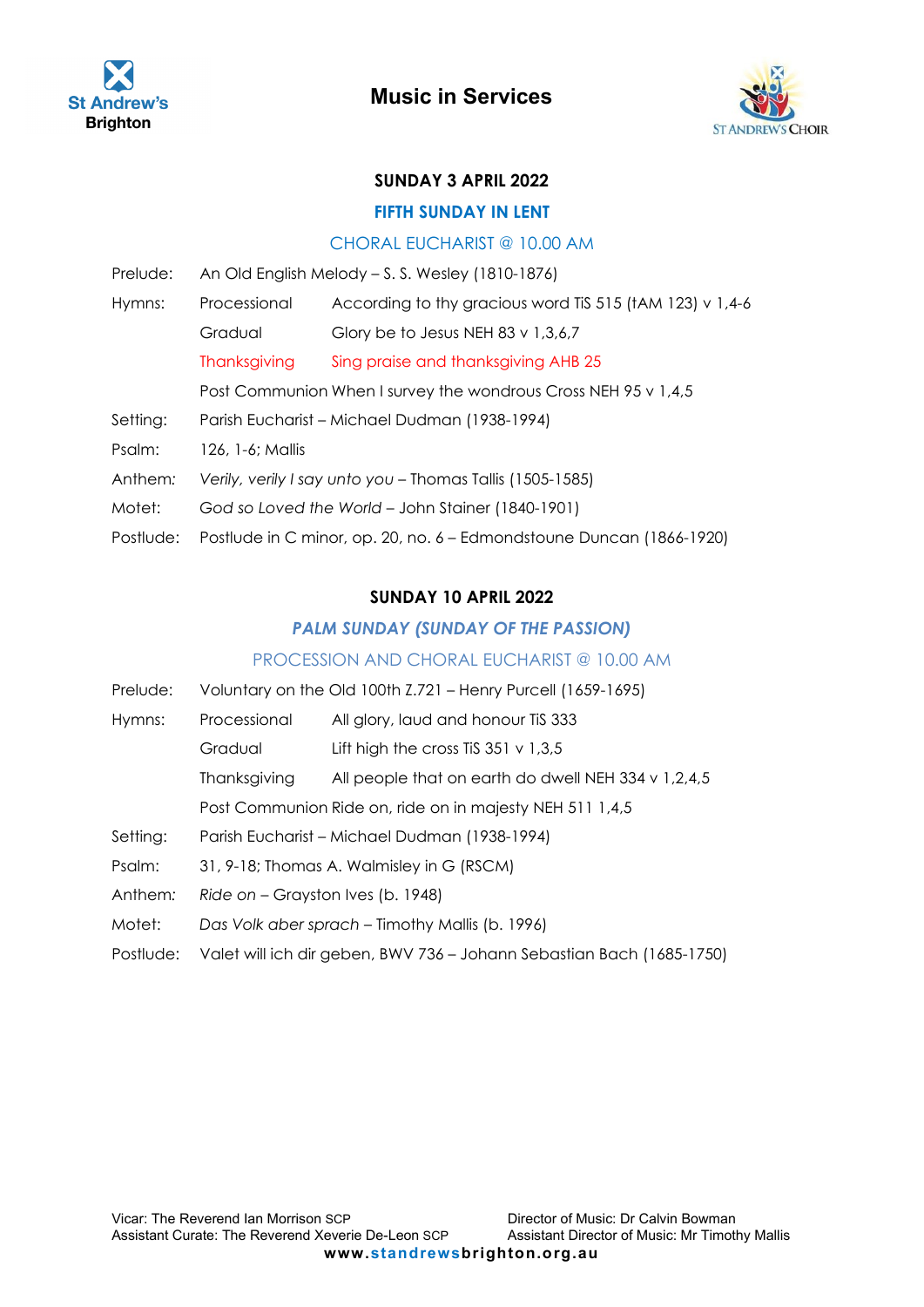



#### **SUNDAY 10 APRIL 2022**

#### *PALM SUNDAY (SUNDAY OF THE PASSION)*

#### SUNG EVENSONG 6.00 PM

- Prelude: Woe unto them Felix Mendelssohn (1809-1847)
- Hymns: Processional At the name of Jesus every knee shall bow TiS 231 v 1,3,4
	- Dismissal My song is love unknown NEH 86 v 1,3,7
- Introit: Hosanna filio David (Gregorian Chant)
- Responses: Ferial
- Psalm: 70; Tone 8C
- Canticles: Magnificat Secundi Toni (Chant)
- Anthem: *Les rameaux* Jean-Baptiste Faure (1830-1914)
- Postlude: Voluntary for Double Organ, Z.719 Henry Purcell (1659-1695)

#### **THURSDAY 14 APRIL 2022**

#### *MAUNDY THURSDAY*

#### THE WASHING OF THE FEET AND CHORAL EUCHARIST @ 7.00 PM

Prelude: Improvisation on 'Song 1' of Gibbons and Vaughan Williams Hymns: Processional O thou, who at thy Eucharist didst pray AHB 443 v 1,2,4 Gradual An upper room did our Lord prepare TiS 536 Washing of hands Jesu, Jesu, fill us with your love TiS 640 v 1,3,4 Offertory Wherefore, O Father, we they humble servants AHB 444 Post Communion Sweet sacrament divine NEH 307 v 1,2,4 Setting: Parish Eucharist – Michael Dudman (1938-1994) Psalm: 116, 1-5, 12-16: TiS 71(i) Motet: *I give you a new commandment* – Peter Aston (1938-2013)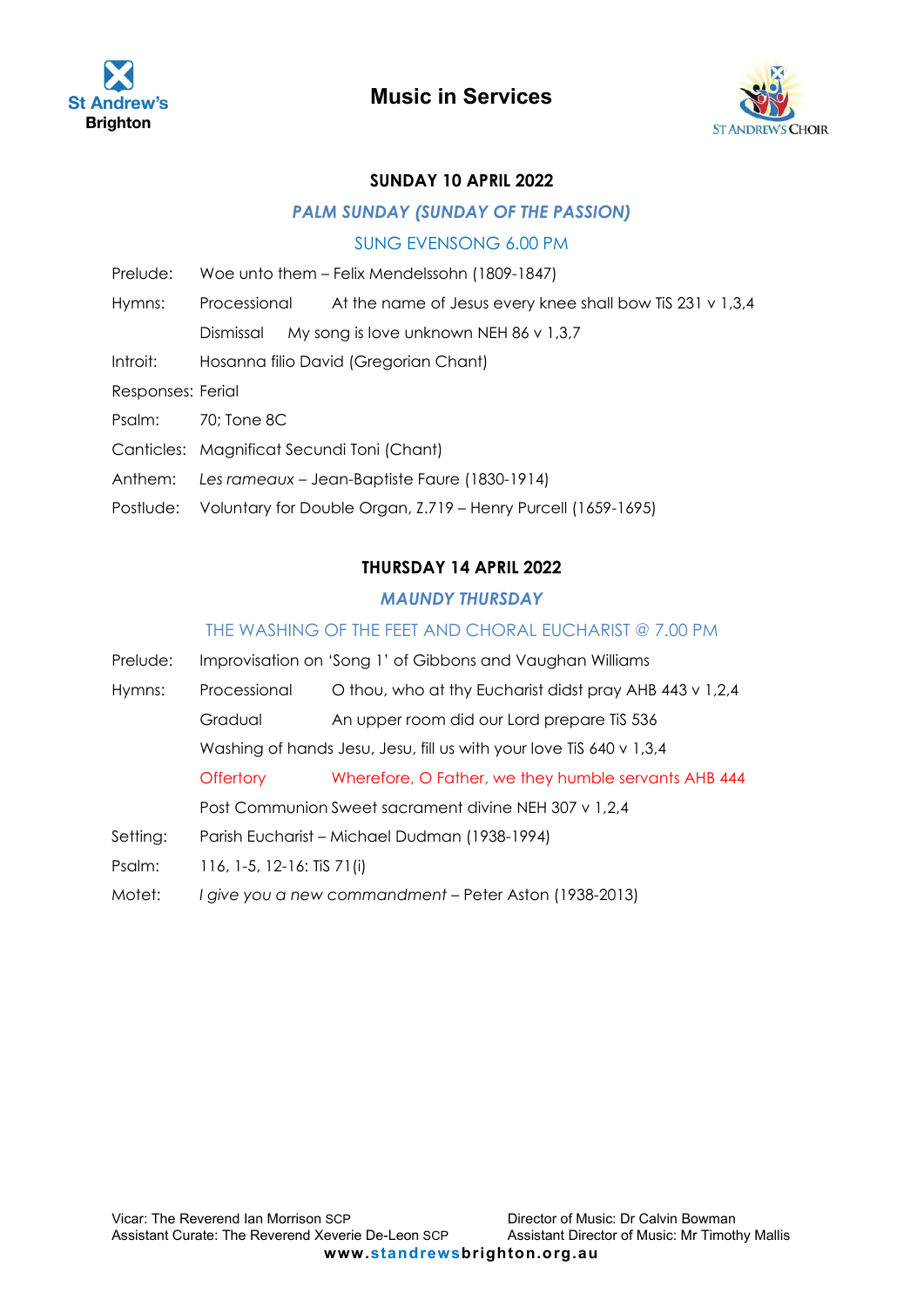



## **FRIDAY 15 APRIL 2022**

## *GOOD FRIDAY*

### SOLEMN LITURGY AND VENERATION OF THE CROSS @ 2.00 PM

**Hymns:** Gradual O sacred head, sore wounded AHB 255

Offertory In the cross of Christ I glory TiS 349 1,2,4,5

Post Communion O come and mourn with me awhile AHB 267

**Anthem**: *Solus ad victimam* – Kenneth Leighton (1929-1988)

**Reproaches**: *Popule meus* [Improperia] – Tomás Luis de Victoria (c.1548-c.1611)

## **FRIDAY 15 APRIL 2022**

## *GOOD FRIDAY*

## TENEBRAE @ 7.00 PM

- **Anthem:** Lord we beseech thee Adrian Batten (1591-1637)
- **Anthem:** *Dear Lord and Father of mankind* arr. by Herbert Arthur Chambers (1880-1967)

**Anthem:** *Ave Verum Corpus* – Edward Elgar (1857-1934)

**(Anthem):** Psalm 22 (Plainsong)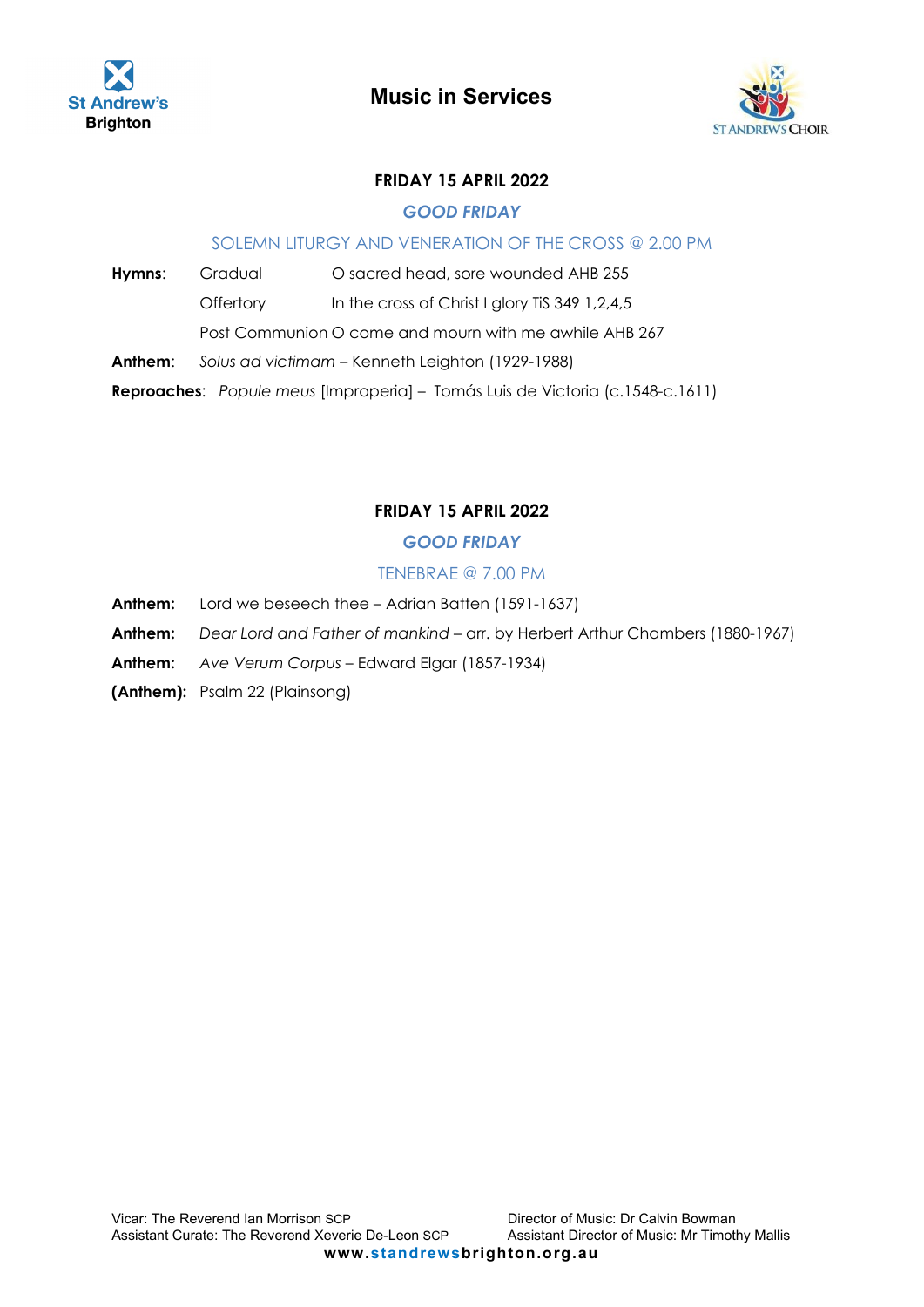



## **SATURDAY 16 APRIL 2021**

#### *EASTER EVE*

#### NEW FIRE, EASTER VIGIL AND CHORAL EUCHARIST @ 7.00 PM

**Exsultet**: *Plainsong* **Psalm**: 98 Chant – Elvey in D **Setting**: Parish Eucharist – Michael Dudman (1938-1994) **Gradual Hymn**: TiS 366 *Jesus, my Redeemer, lives* 1,2,3,5 **Anthem**: *Most glorious Lord of life*– Sir William Harris (1883-1973) **Offertory Hymn:** Christ, whose glory fills the skies TiS 212 **Motet**: *Bogoroditse Devo* from All-Night Vigil – Sergei Rachmaninoff (1873-1943) **Post Communion Hymn**: TiS 386 *By your kingly power*  **Postlude**: *Toccata on 'Pange Lingua'* – Edward C. Bairstow (1874-1946)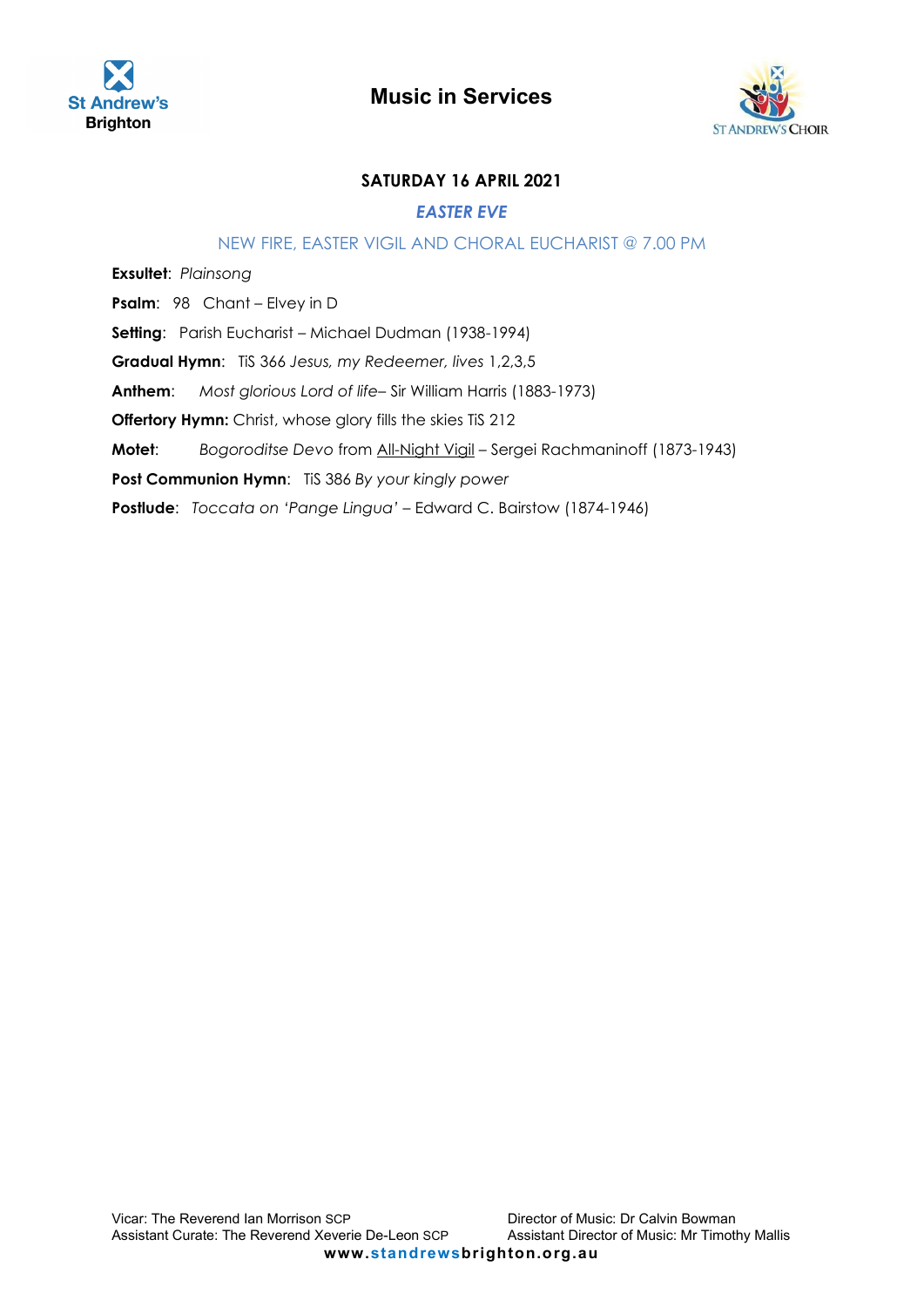



### **SUNDAY 17 APRIL 2022**

#### *EASTER DAY*

#### CHORAL EUCHARIST WITH REAFFIRMATION OF BAPTISMAL VOWS @ 8.00 AM

| Prelude:   |                                                | Improvisation on 'Jesus Christ is risen today'                     |  |
|------------|------------------------------------------------|--------------------------------------------------------------------|--|
| Hymns:     | Processional                                   | Jesus Christ is risen today TiS 362                                |  |
|            | Gradual                                        | Love's redeeming work is done AM 209 v $1,2,3,5$                   |  |
|            | Thanksgiving                                   | For the fruits of all creation TiS 168                             |  |
|            | Post Communion Thine be the glory NEH 120      |                                                                    |  |
| Setting:   | Christ Church Mass – Philip Matthias (b. 1954) |                                                                    |  |
| Psalm:     | 118: 1-2, 16-17, 22-24 TiS 74                  |                                                                    |  |
| Anthem:    |                                                | Christ the Lord is risen again! – John Rutter (b. 1945)            |  |
| Communion: |                                                | Improvisation on 'Maccabaeus'                                      |  |
|            |                                                | Postlude: La résurrection du Christ – Olivier Messiaen (1908-1992) |  |

## **SUNDAY 17 APRIL 2022**

#### *EASTER DAY*

### CHORAL EUCHARIST WITH REAFFIRMATION OF BAPTISMAL VOWS @ 10.00 AM

| Prelude:   |                                                | Improvisation on 'Jesus Christ is risen today'                     |  |
|------------|------------------------------------------------|--------------------------------------------------------------------|--|
| Hymns:     | Processional                                   | Jesus Christ is risen today TiS 362                                |  |
|            | Gradual                                        | Love's redeeming work is done AM 209 v $1,2,3,5$                   |  |
|            | Thanksgiving                                   | For the fruits of all creation TiS 168                             |  |
|            | Post Communion Thine be the glory NEH 120      |                                                                    |  |
| Setting:   | Christ Church Mass - Philip Matthias (b. 1954) |                                                                    |  |
| Psalm:     | 118: 1-2, 16-17, 22-24 TiS 74                  |                                                                    |  |
| Anthem:    |                                                | Christ the Lord is risen again! - John Rutter (b. 1945)            |  |
| Communion: |                                                | Improvisation on 'Maccabaeus'                                      |  |
|            |                                                | Postlude: La résurrection du Christ – Olivier Messiaen (1908-1992) |  |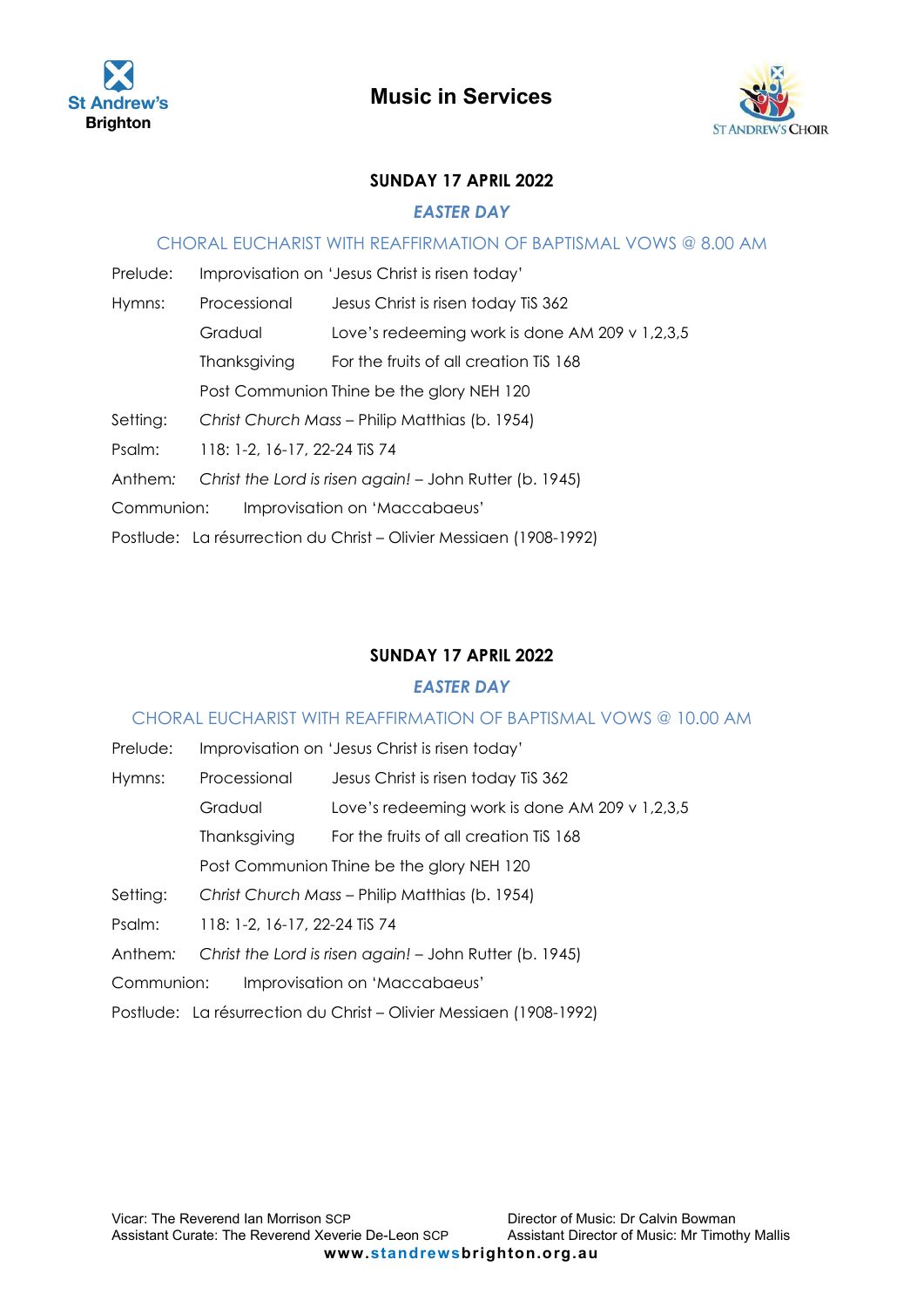



#### **SUNDAY 24 APRIL 2022**

#### *ANZAC DAY COMMEMORATION*

### CHORAL EUCHARIST @ 10.00 AM

- Prelude: 'Nimrod' from Enigma Variations Edward Elgar (1857-1934) arr. Sir William Harris (1883-1973) Hymns: Processional Eternal Father, strong to save AHB 74 *God Save the Queen and Advance Australia Fair*  Gradual O God, our help in ages past NEH 417 v 1,2,4,6 Post Communion God who watches o'er the nations (tAHB 478) Setting: *Christ Church Mass* – Philip Matthias (b. 1954) Psalm: 118:14-29 Goss in G Anthem*: In paradisum from Requiem* – Gabriel Fauré (1845-1924) Motet: *Pie Jesu from Requiem* – Gabriel Fauré (1845-1924)
- Postlude: *I. Maestoso from Suite No. 1* Henry Purcell (1659-1695)

### <span id="page-13-0"></span>**SUNDAY 1 MAY 2022**

#### *THIRD SUNDAY OF EASTER*

| Prelude:  |                                                                    | 'Légende' from 24 Pièces en style libre - Louis Vierne (1870-1937)   |  |  |
|-----------|--------------------------------------------------------------------|----------------------------------------------------------------------|--|--|
| Hymns:    | Processional                                                       | All hail the power of Jesus' name TiS 224 v $1,2,4,5$                |  |  |
|           | Gradual                                                            | Come let us join our cheerful songs TiS 204                          |  |  |
|           | Thanksgiving                                                       | Glorious things of you are spoken TiS 446 (t772)                     |  |  |
|           | Post Communion The strife is o'er, the battle done NEH 119 v 1,3,5 |                                                                      |  |  |
| Setting:  |                                                                    | Christ Church Mass - Philip Matthias (b. 1954)                       |  |  |
| Psalm:    |                                                                    | 30: 1-6 NPCW                                                         |  |  |
| Anthem:   |                                                                    | O for a closer walk with God - Charles Villiers Stanford (1852-1924) |  |  |
| Motet:    |                                                                    | Lead me, Lord - Samuel Sebastian Wesley (1810-1876)                  |  |  |
| Postlude: | Fantasia – William Byrd (1543-1623)                                |                                                                      |  |  |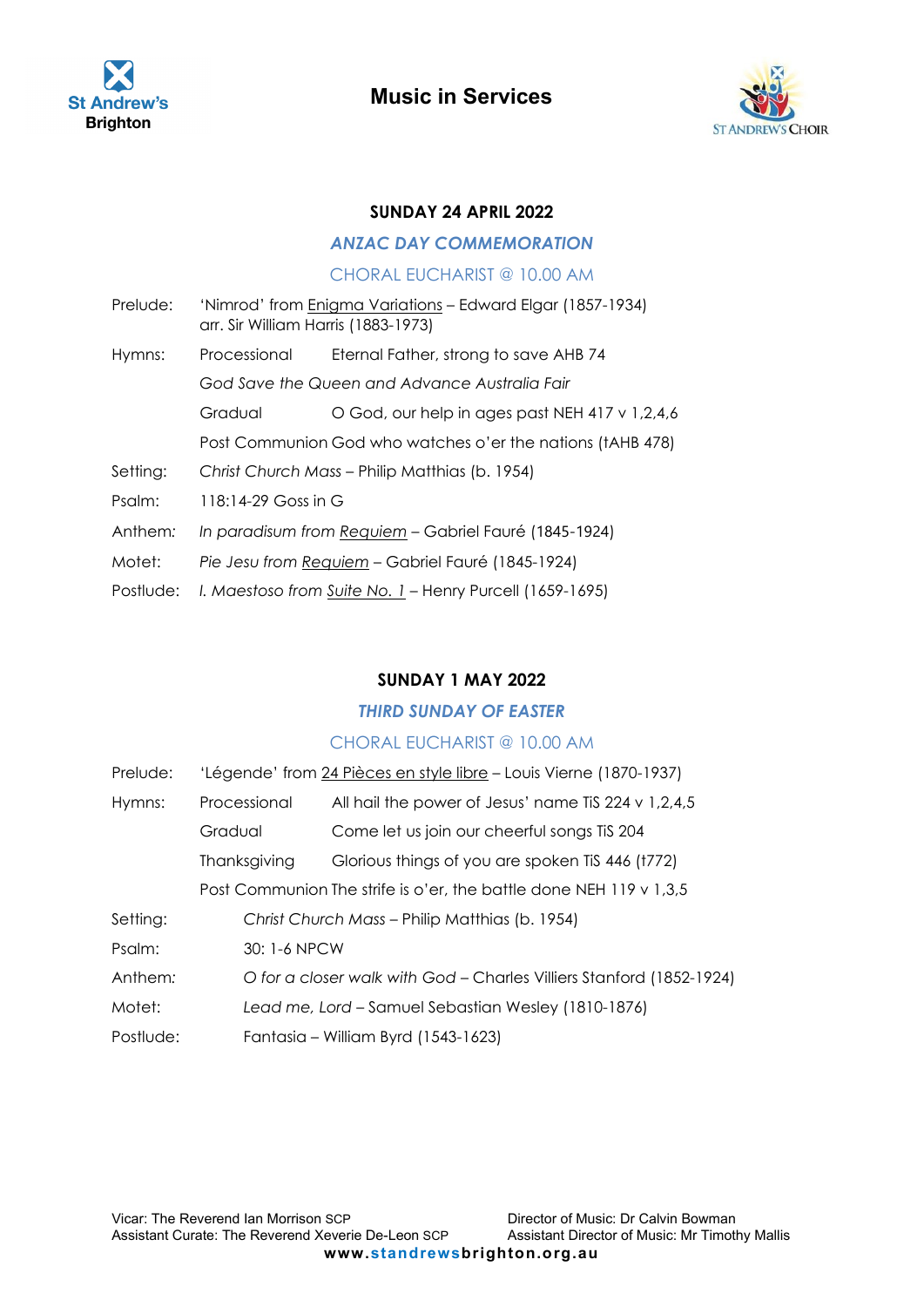



## **SUNDAY 8 MAY 2022**

# *FOURTH SUNDAY OF EASTER - GOOD SHEPHERD SUNDAY*

## CHORAL EUCHARIST @ 10.00 AM

| Prelude:  | Pastorale – César Franck (1822-1890)                  |                                                   |  |
|-----------|-------------------------------------------------------|---------------------------------------------------|--|
| Hymns:    | Processional                                          | The king of love my shepherd is TiS 145 v 1,2,4,6 |  |
|           | Gradual                                               | The Lord's my shepherd, I'll not want TiS 10      |  |
|           | Thanksgiving                                          | I will sing the wondrous story TiS 233 v 1,2,3,5  |  |
|           | Post Communion I heard the voice of Jesus say Tis 585 |                                                   |  |
| Setting:  | Christ Church Mass - Philip Matthias (b. 1954)        |                                                   |  |
| Psalm:    | 23; TiS 11, Response 2                                |                                                   |  |
| Anthem:   | The Lord is my shepherd - Howard Goodall CBE (b.1958) |                                                   |  |
| Motet:    | O taste and see - Ralph Vaughan Williams (1872-1958)  |                                                   |  |
| Postlude: | Prelude and Fugue in A minor - Georg Böhm (1661-1733) |                                                   |  |

## **SUNDAY 8 MAY 2022**

## *FOURTH SUNDAY OF EASTER - GOOD SHEPHERD SUNDAY*

## CHORAL EVENSONG @ 6.00 PM

| Prelude: | 'Arabesque' from 24 Pièces en style libre - Louis Vierne (1870-1937) |  |  |
|----------|----------------------------------------------------------------------|--|--|
|          |                                                                      |  |  |

| Hymns: | Processional | Hail to the Lord's Anointed TiS $275 \vee 1,3,5$ |
|--------|--------------|--------------------------------------------------|
|        |              |                                                  |

Dismissal There's a wideness in God's mercy NEH 461 1,5,6,7

Responses: Ferial

- Psalm: 113: Goodson in C (RSCM, p.94)
- Canticles: *Evening Service in C minor* George Dyson (1883-1964)
- Anthem: Lord I trust thee George Frederick Handel (1685-1759)
- Postlude: 'March' from Suite from 'Henry V' William Walton (1902-1983)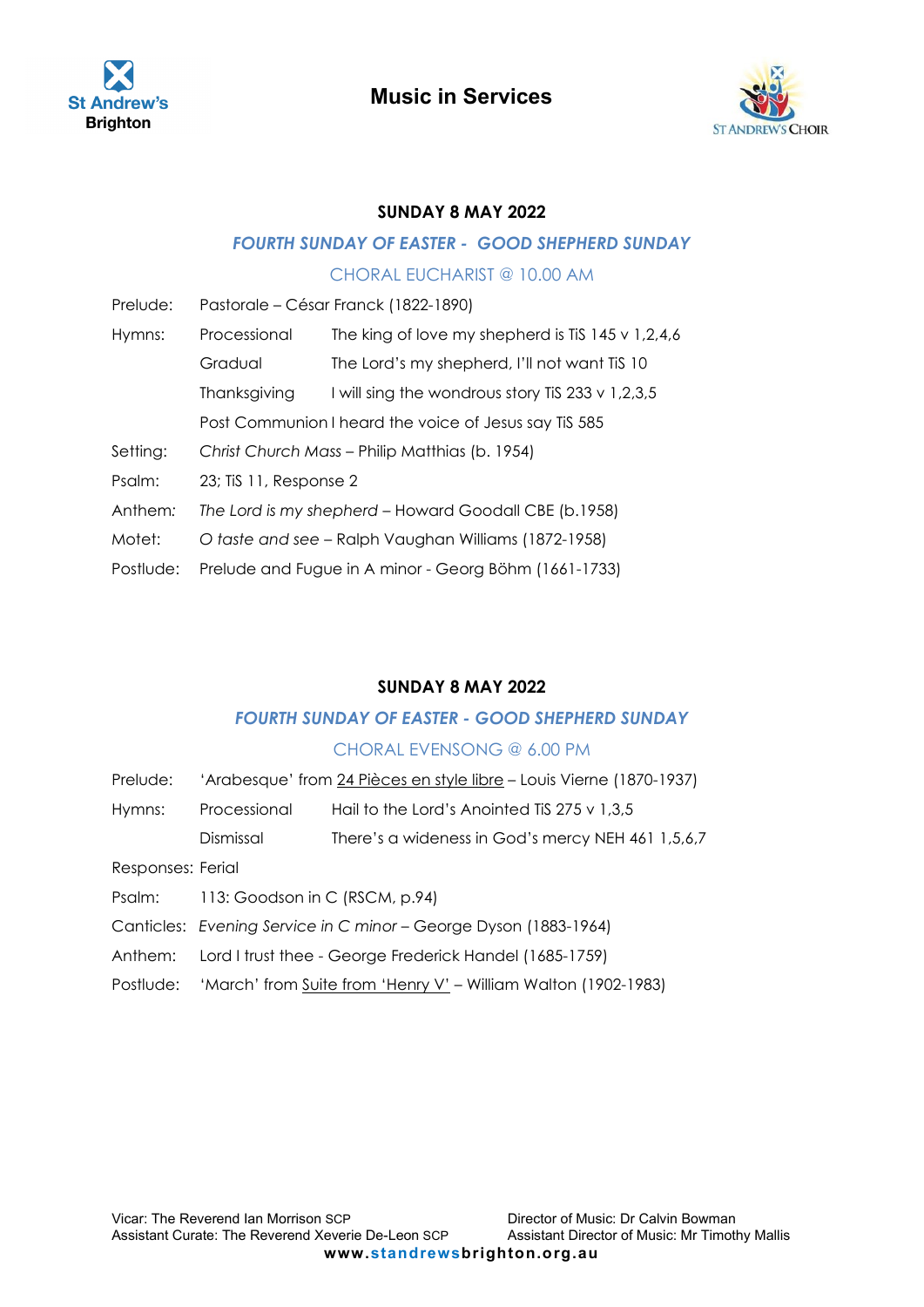



### **SUNDAY 15 MAY 2022**

#### *FIFTH SUNDAY OF EASTER*

#### CHORAL EUCHARIST @ 10.00 AM

| Prelude: | 'Berceuse' from 24 Pièces en style libre - Louis Vierne (1870-1937)  |                                                            |  |
|----------|----------------------------------------------------------------------|------------------------------------------------------------|--|
| Hymns:   | Processional                                                         | All creatures of our God and King NEH 263 v 1,2,4,7        |  |
|          | Gradual                                                              | A new commandment Tis 699                                  |  |
|          | Thanksgiving                                                         | O Jesus, I have promised NEH 420 v 1, 4                    |  |
|          | Post Communion Lord enthroned in heavenly splendour NEH 296 v 1,4,5  |                                                            |  |
| Setting: | Christ Church Mass - Philip Matthias (b. 1954)                       |                                                            |  |
| Psalm:   | 148; TiS 93                                                          |                                                            |  |
| Anthem:  |                                                                      | I give to you a new commandment – Peter Nardone (b. 1965)  |  |
| Motet:   |                                                                      | O living will that shalt endure – Timothy Mallis (b. 1996) |  |
|          | Postlude: 'Toccata' from Suite Gothique - Léon Boëllmann (1862-1897) |                                                            |  |

## **SUNDAY 22 MAY 2022**

## *SIXTH SUNDAY OF EASTER*

| Prelude:  | Christ lag in Todesbanden, BWV 695 - Johann Sebastian Bach (1685-1750)        |                                                          |  |
|-----------|-------------------------------------------------------------------------------|----------------------------------------------------------|--|
| Hymns:    | Processional                                                                  | Christ is our cornerstone TiS 433 $\vee$ 1,2,4           |  |
|           | Gradual                                                                       | We limit not the truth of God Tis 453                    |  |
|           | Thanksgiving                                                                  | O breath of God, breathe on us now Tis 408 (t530) v1,3,5 |  |
|           | Post Communion Come, ye faithful, raise the strain NEH 106 (tAM 201ii) v1,3,4 |                                                          |  |
| Setting:  | Christ Church Mass - Philip Matthias (b. 1954)                                |                                                          |  |
| Psalm:    | 67: Mallis                                                                    |                                                          |  |
| Anthem:   | God has gone up with a shout of rejoicing – David Lee (b. 1956)               |                                                          |  |
| Motet:    | A Gaelic Blessing - John Rutter (b. 1945)                                     |                                                          |  |
| Postlude: | Crown Imperial – William Walton (1902-1983)                                   |                                                          |  |